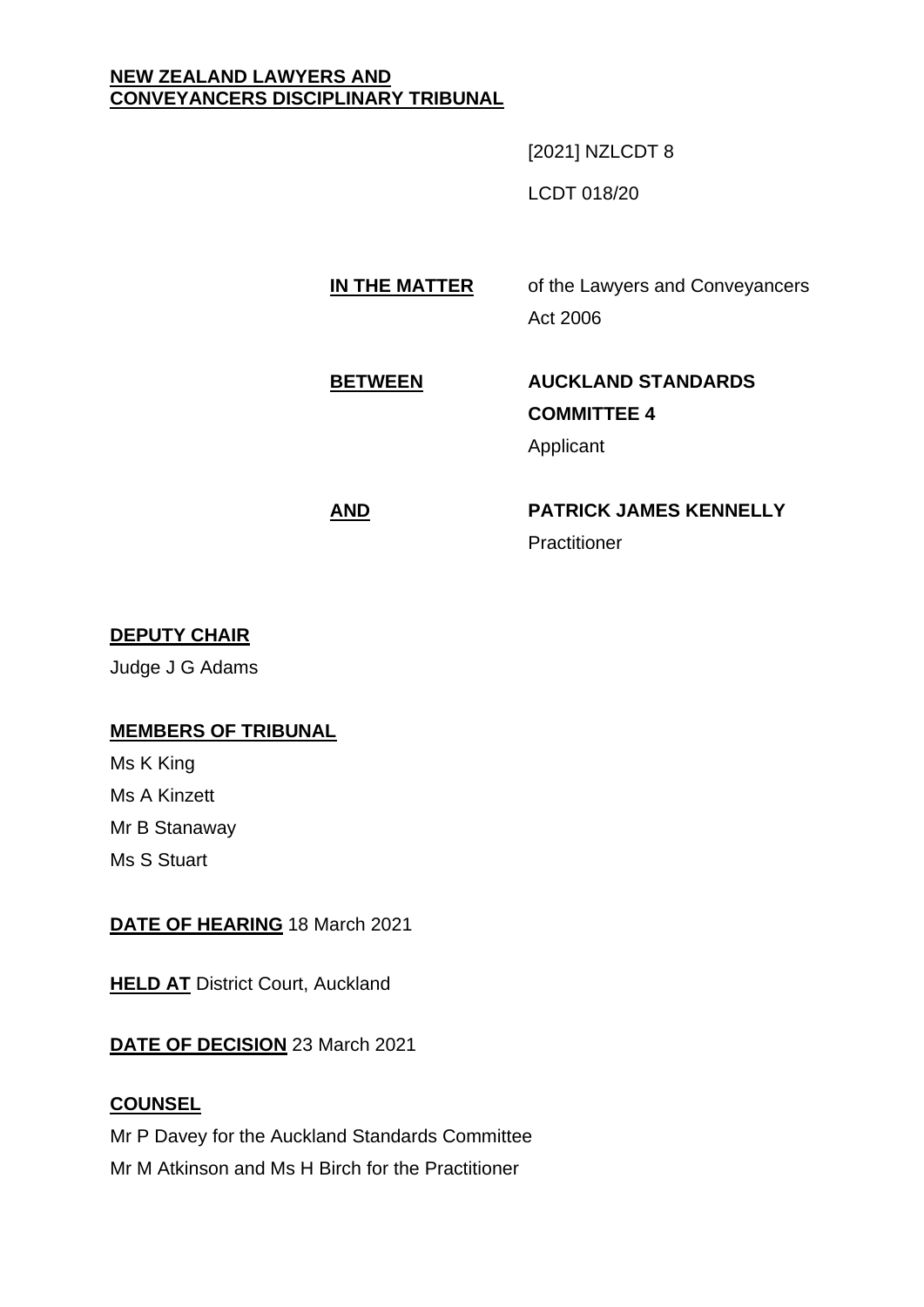## **DECISION OF THE TRIBUNAL RE PENALTY**

### *Introduction*

[1] Mr Kennelly failed to comply with an order of the Standards Committee that he pay compensation of \$3,084 to a former client. The compensation was ordered because of his poor attention to her case. Not only did he fail to respond to her queries, he failed to file court documents in accordance with a timetable, resulting in criticism by a judge and incurring a costs order against his client.

[2] Mr Kennelly applied to review the Standards Committee's decision. The Legal Complaints Review Officer (LCRO) confirmed the orders. Thereafter, the Standards Committee and the former client wrote repeatedly to Mr Kennelly but he failed to respond. The former client complained about Mr Kennelly's inaction. At the hearing, Mr Kennelly's submissions reprised his dissatisfaction with the original penalty. He did not answer the real point then at issue, namely his failure to comply with the order. The Standards Committee laid this charge. When advised of that fact, Mr Kennelly immediately paid his former client.

[3] Mr Kennelly admits his conduct was "unsatisfactory conduct" but disputes that it should be categorised as "misconduct."

[4] The issues we must decide are:

- Is the appropriate charge "misconduct" or "unsatisfactory conduct"?
- What is the appropriate penalty?

## *Misconduct or unsatisfactory conduct?*

[5] Although the full range of penalties (even strike-off) is available where a charge of unsatisfactory conduct has been proved, the statutory rhetoric and case law indicates that misconduct is the category more grave than unsatisfactory.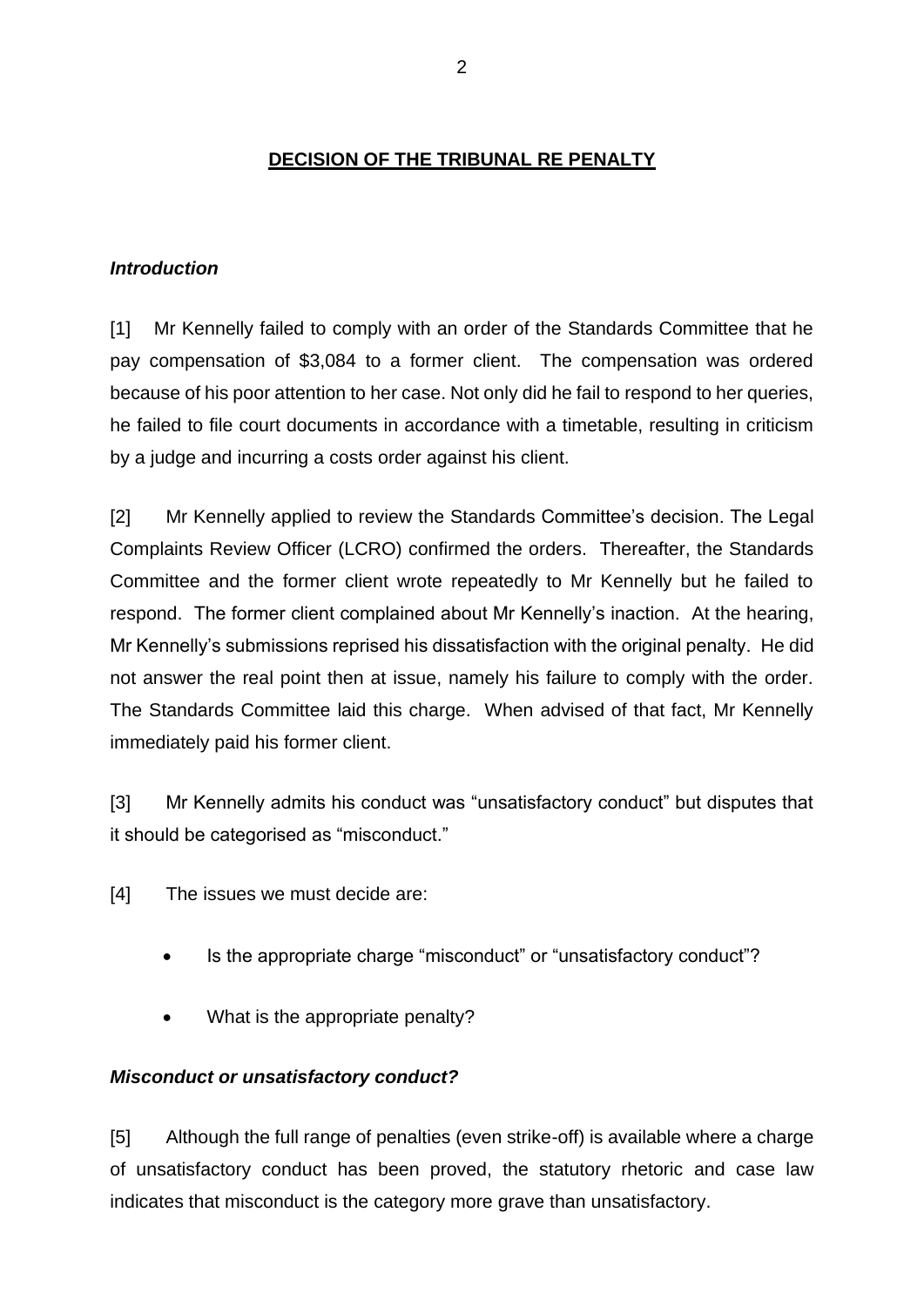[6] Mr Kennelly's pervasive lack of response concerned the Standards Committee. That reflects in their submission that his disobedient failure should be characterised at the gravest level (misconduct) and should result in his being suspended for four months.

[7] While we understand the stance of the Standards Committee, we must deal with this matter in proportion with other cases. We should:

- Compare with similar disobedience cases;
- Identify the salient features of this particular charge; and
- Take account of relevant context (the genesis of the charge, relevant features of the practitioner, disciplinary history).

## *Similar cases*

[8] Mr Davey referred to *Hong v Auckland Standards Committee No. 3* <sup>1</sup> where suspension of four months for failure to comply with disciplinary sanctions was imposed on appeal. Gilbert J referred to the fact that fines had previously been imposed in such cases in New Zealand. In *Hong*, characterisation of the default as "misconduct" was not addressed on appeal.

[9] Mr Atkinson referred to several cases where disobedience was characterised as "unsatisfactory conduct." In Otago Standards Committee v Elder<sup>2</sup> reference was made to discussion of "misconduct" in *Complaints Committee No. 1 of the Auckland*  District Law Society v C.<sup>3</sup> In *Elder*, the Tribunal commented: "There may not be many cases where disregard of an order of a Standards Committee can be regarded as less serious than misconduct, however we do not consider this to be, by a fine margin, one of those cases."<sup>4</sup>

<sup>4</sup> At para [22].

<sup>1</sup> *Hong v Auckland Standards Committee No.3* [2014] NZHC 2871.

<sup>2</sup> *Otago Standards Committee v Elder* [2020] NZLCDT 23.

<sup>3</sup> *Complaints Committee No. 1 of the Auckland District Law Society v C* [2008] 3 NZLR 105.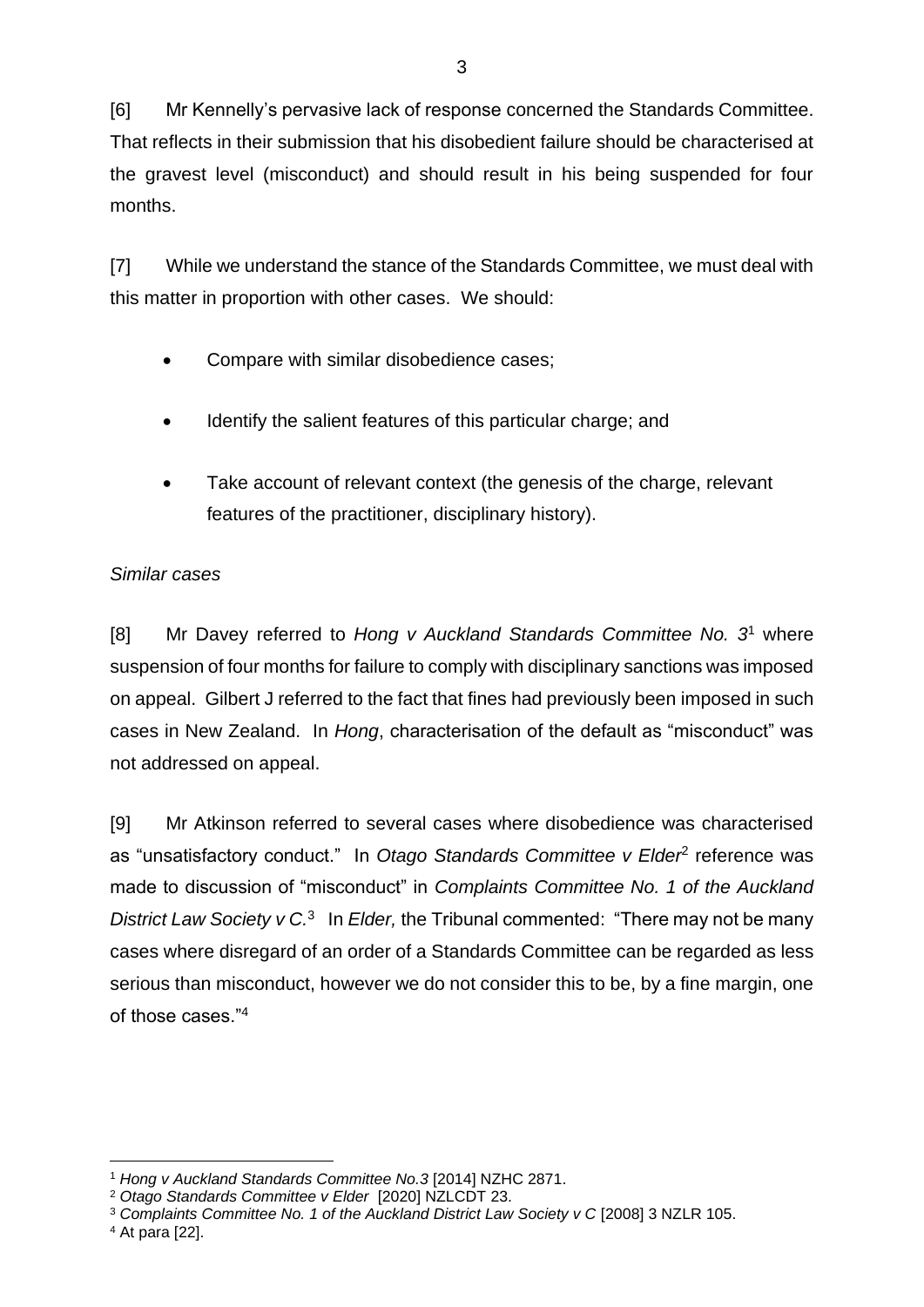[10] Despite that observation, we have not been referred to any New Zealand case involving a lawyer, other than *Hong*, where failure to comply with disciplinary sanctions resulted in a categorisation of "misconduct."

[11] We accept that the statutory language and scheme allow for cases where "misconduct" will be the appropriate category, but the preponderance of practice to date shows that these cases typically fall within "unsatisfactory conduct."

#### *Salient features of this charge*

[12] The order to pay compensation was made on 29 August 2016. Mr Kennelly exercised his right to review. For reasons beyond the control of any party, the LCRO decision upholding the Standards Committee was delivered on 3 April 2019. The effective disobedience runs from that date or close to it. These charges were laid on 30 April 2020. Mr Kennelly paid the client the compensation the following day, 1 May 2020.

[13] Mr Kennelly suggested his delay was explicable because he did not agree with the orders, he was considering further challenge, and he thought the client needed to obtain a consequent order in the District Court before the order could be enforced.

[14] We agree with his counsel, Mr Atkinson, who commented that Mr Kennelly would have done better to "suck it up." He did not take further review action and therefore should have obeyed the order. That is consonant with his professional duty to uphold the law, even those aspects he may not like.

[15] The proposition that the client should be put to the trouble of yet another process to enforce the order is untenable. The Standards Committee has the power to impose the order. Patently, he complied with one of its concurrent orders in that he made arrangement to pay the fine.

[16] When he addressed us at the hearing Mr Kennelly spoke of his "pigheadedness" and his "dogged" attitude. Those expressions, which he volunteered, demonstrate more insight into his avoidant behaviour.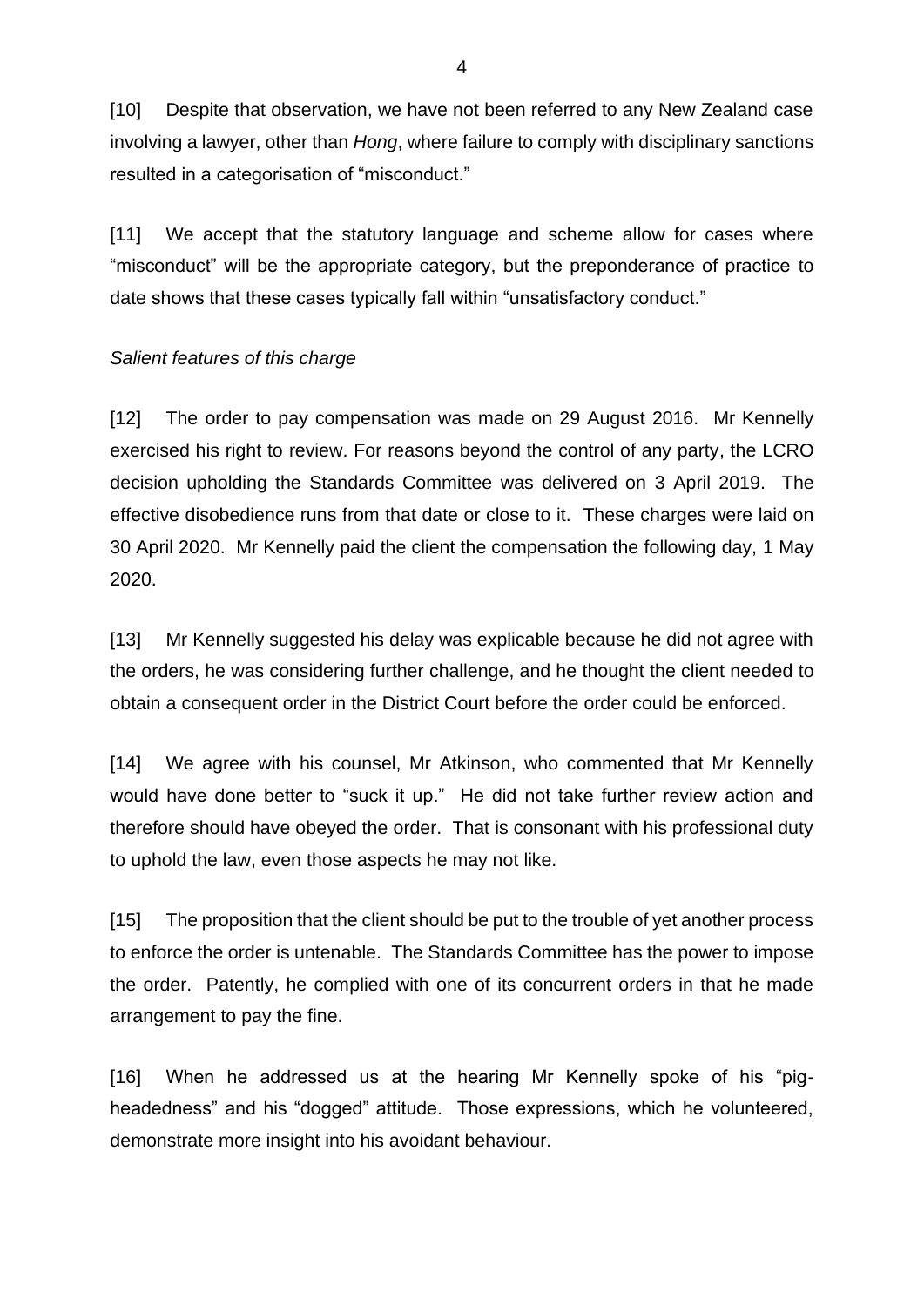[17] We do not conflate this charge of disobedience with the former findings of inadequate professional representation. Mr Kennelly has already been penalised for those defaults. What he faces now is the discrete matter of his failure to obey the order to pay compensation.

[18] Mr Kennelly was penalised on 29 August 2016 for his poor professional representation. In addition to the compensation, he was fined \$12,000. His subsequent default (failing to pay that compensation) is most relevant in the period after the LCRO decision of 3 April 2019 upheld the Standards Committee decision. That default was marked by his persistent, avoidant non-responsiveness. Queries from his former client and from the Standards Committee elicited no reply.

#### *Relevant context*

[19] Mr Kennelly has a disciplinary history. We identify a theme of his not attending to matters in a timely manner. As recently as December 2020 he was fined \$5,000 and ordered to pay costs of \$2,000 for failing to comply promptly with an order that he transfer certain shares to beneficiaries in an estate where he was sole executor. Notably, the Standards Committee treated his default as unsatisfactory conduct.

#### *Unsatisfactory conduct, not misconduct*

[20] In this case, we note the charge as one of modest albeit revealing moment. By indulging his pique, Mr Kennelly has brought unnecessary, inconvenient consequences to himself, his former client and the Disciplinary services. We do not regard this matter, in its broader context, as one that should be categorised among the more serious defaults. That statement would not wield the same force in future if he proved to be on a course where he disregarded his professional obligations, whether of a similar kind or not.

[21] We find the charge at the level of unsatisfactory conduct (admitted by Mr Kennelly) is appropriate. We decline to characterise it as misconduct.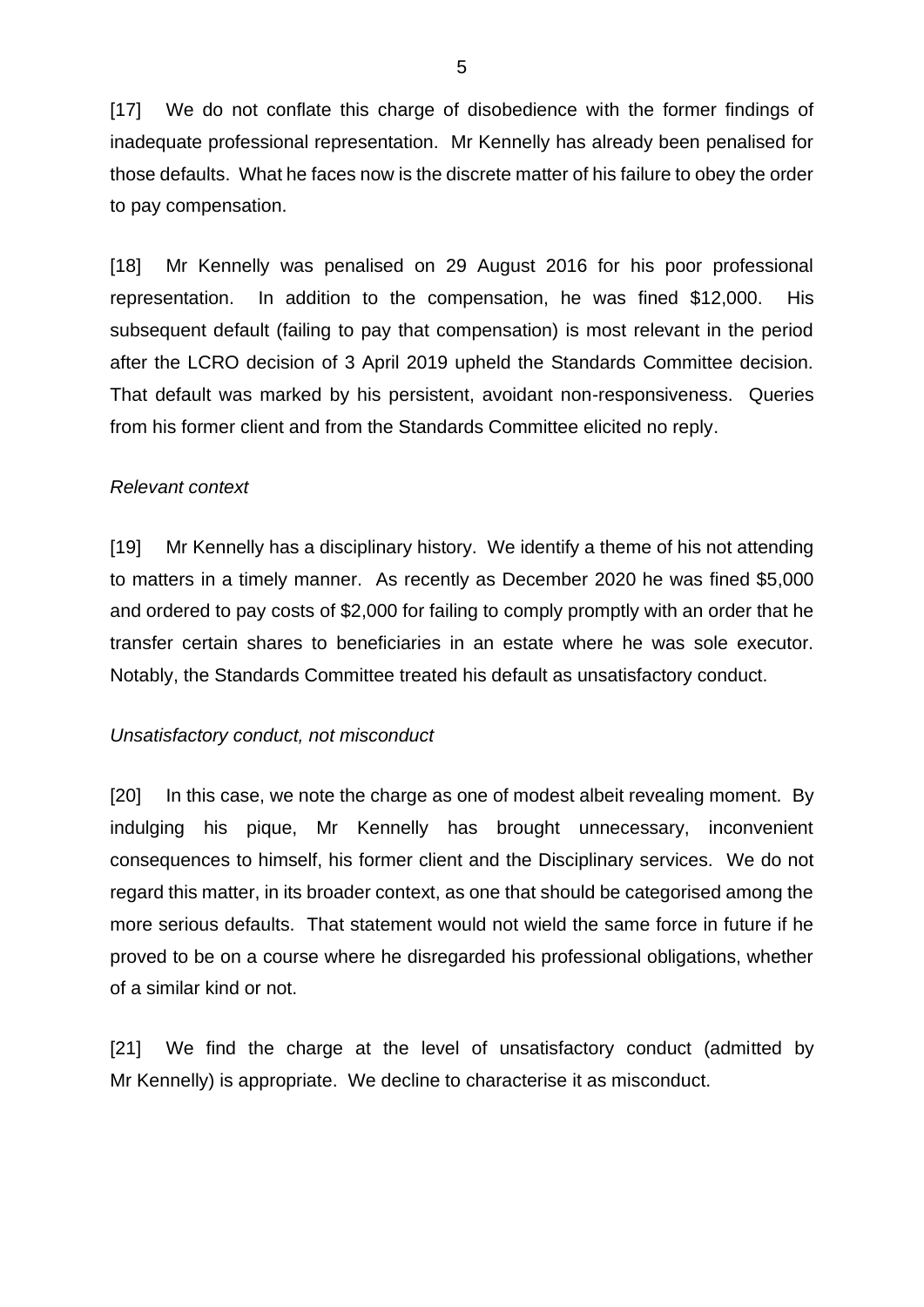#### *Penalty*

[22] Mr Kennelly's failure to pay compensation in a timely manner meant that his former client received \$3,084 almost four years after the original order. Although three years of that was taken up by the application to review, from the client's point of view, she lost the use of money and Mr Kennelly had the benefit of its use.

[23] Pursuant to s 156(1)(d) of the Lawyers and Conveyancers Act 2006, we can order compensation. Confidence in the legal profession is enhanced by addressing wrongs done to clients. We were pleased to hear that Mr Kennelly apologised to his client within the last few days. We assess that a suitable compensation sum of \$600 would address the client's loss of use of money. Mr Kennelly informed us that he could and would pay such a sum immediately, if ordered.

[24] Mr Kennelly has had two prior appearances before the Tribunal, each relating to management of his trust account. We treat those as being defaults of a different kind to the one we are dealing with. He seems to have taken those trust account matters to heart, commenting proudly about the current clean state of his trust account.

[25] As a result of fines and costs on those charges and the recent one concerning an estate, he is paying off by instalments more than \$70,000 to the New Zealand Law Society. His practice has one employee. Predictably, suspension would have an adverse effect on some clients. Congruent with our determination about gravity, we do not regard this as an exceptional case of disobedience to the point that, as in *Hong*, suspension should follow. In our view, not only would that be disproportionate, it would do more harm than good.

[26] Our categorisation of this charge as unsatisfactory conduct, and our determination not to suspend, does not mean we regard this default as less than serious. It fails to meet a practitioner's duty to uphold the processes of law. It demonstrates a level of disregard for his client's interests. We are concerned about the discernible themes of avoidance and failure to address matters within appropriate time frames. In disciplinary matters, there is sometimes the possibility of a charge, within itself a small matter, accumulating moment because of prior history.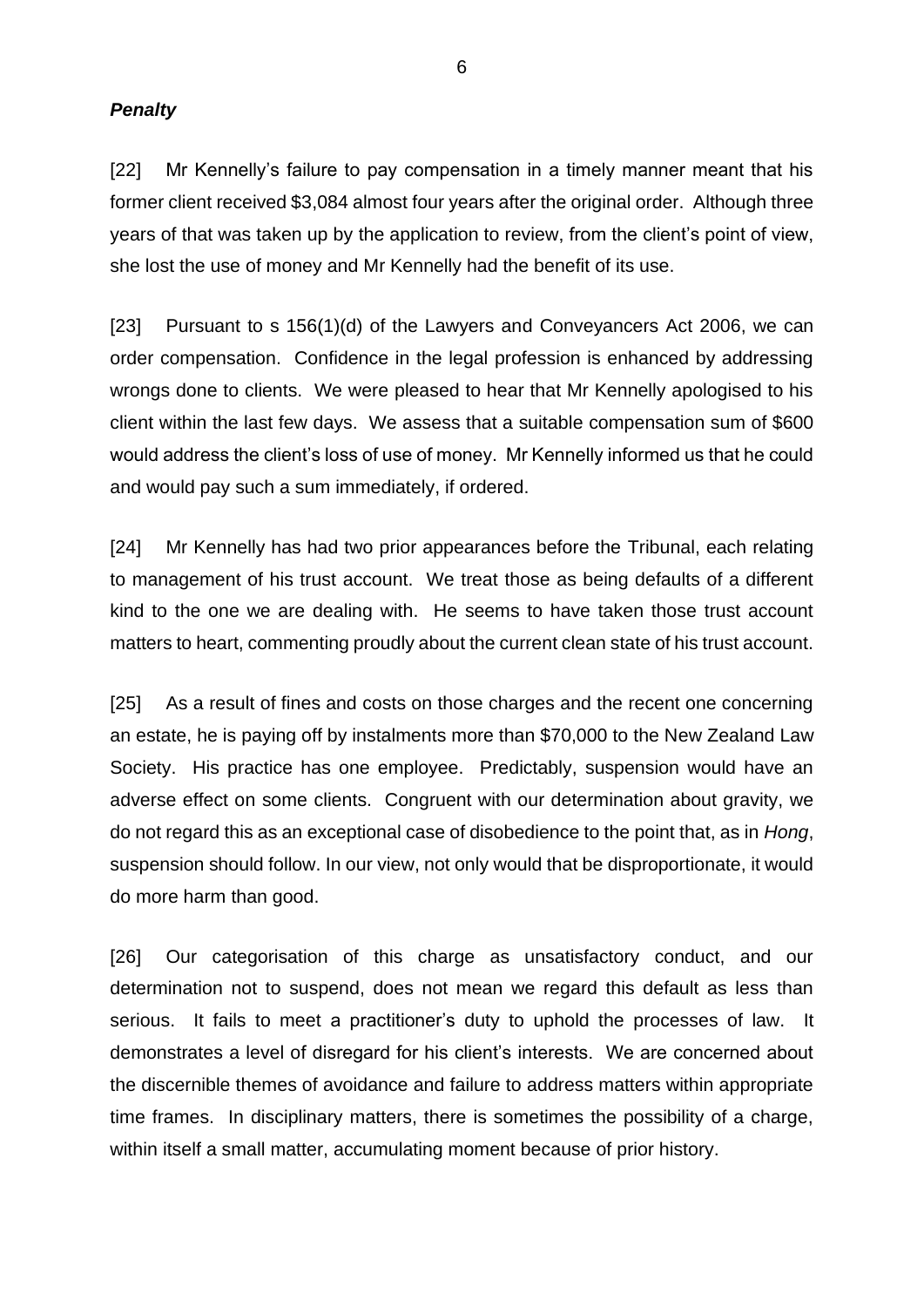[27] Mr Kennelly is at risk of this if he does not smarten up his attention to his professional duties. Whether that involves turning work away, obtaining mentoring, and/or personal counselling to deal with stressors, is not something we intend to make orders about in this case.

[28] We are concerned to warn him, however that further charges, even in different areas of concern, will inevitably cause us to consider the more serious penalties of suspension or strike-off. Adequate management, week to week, and having processes to deal with what can become "mental-block" files appear essential for him. In the interests of his clients and pursuant to his professional obligations to provide reasonable service, he should review these matters.

[29] We were pleased to learn that Mr Kennelly has engaged with a group of colleagues who provide him with ongoing support.

[30] We regard an appropriate response to this charge involves compensation, fine, censure and costs. Mr Kennelly realises he will also suffer the embarrassment of publication, something he spoke about during his direct engagement with us at the hearing.

#### *Penalty Orders*

[31] Mr Kennelly shall pay compensation of \$600 to his former client within one week of the date of this decision. He shall provide proof of that payment to the Standards Committee within four weeks of the date of this decision.

[32] Mr Kennelly shall pay a fine of \$6,000. We observe that this is less than the sum of \$10,000 sought in part of Mr Davey's submissions but, in the context of the charge overall, including Mr Kennelly's financial circumstances, we regard \$6,000 as a sufficient marker of the gravity of this discrete default. In determining the fine, we note that there will be additional costs consequences for Mr Kennelly in this decision.

[33] We order Mr Kennelly to reimburse the full costs of the New Zealand Law Society in this matter which amount to \$7,475.